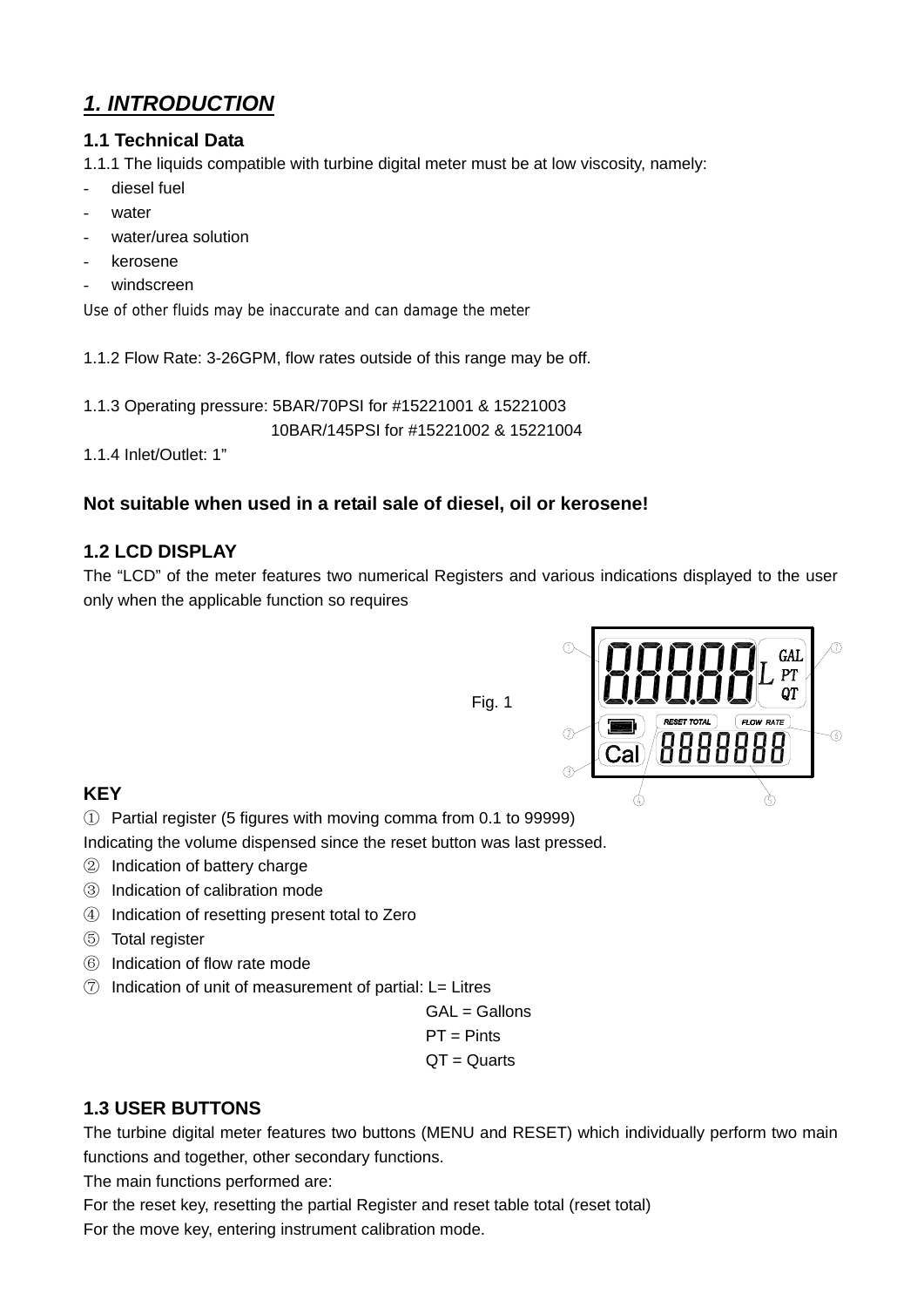Used together, the two keys permit entering configuration mode,

### **1.4 BATTERY REPLACEMENT**

When replacing the battery, please open the cover, remove the plug and replace the battery.

# *2. INSTALLATION*

The inlet and outlet for this meter is 1" BSP/NPT. It can be easily connected with the pipe or nozzle.

## *3. DAILY USE*

#### **3.1 BUTTON USAGE, CALIBRATION AND MEASUREMENT UNIT CHANGE**

#### **•** Reset the present total (See Fig. 2)

- 1) When the meter is on standby, press the RESET key.
- 2) The display shows all the segments.
- 3) The meter resets the present total already.



● Show current correction factor and general total (See Fig. 3) Press MENU and RESET together and hold for two seconds. Value "1.4000" is the correction factor which can be reset; "1234567" is the general total which cannot be reset.



**Measurement unit change (See Fig. 4)** 

Press MENU and RESET together and hold for five seconds.

 Zone 7 on the display is the current unit. Press RESET to chose a different measurement unit and then press MENU to confirm.

Fig. 2



Fig. 3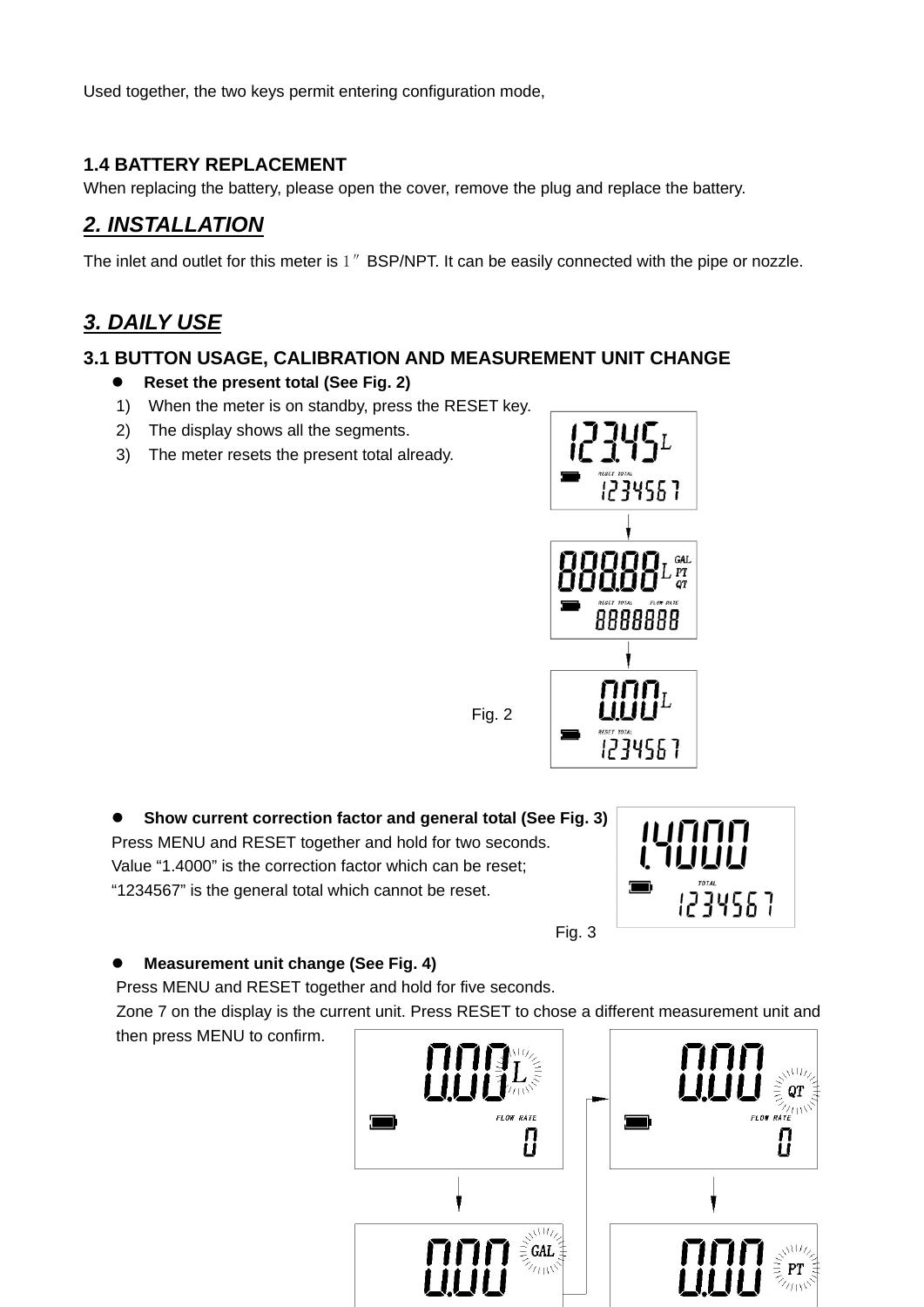Fig. 4

## **3.2 RESET THE RESETTABLE TOTAL (SEE FIG. 5)**

When the meter is on standby, press the RESET key for 2 seconds to reset the present total first.



## **3.3 PROCEDURE FOR ENTER THE CORRECTION FACTOR DIRECTLY**

**Carefully follow the procedure indicated below.** 

#### **FORMULA**

**Proper correction factor = current correction factor×(actual value/ display value)** 

| Example:                         |                                                           |
|----------------------------------|-----------------------------------------------------------|
| <b>Actual value</b>              | 20.75                                                     |
| Display value                    | 18.96                                                     |
| <b>Current correction factor</b> | 1.000                                                     |
| <b>Proper correction factor</b>  | $1.000 \times (20.75/18.96) = 1.000 \times 1.094 = 1.094$ |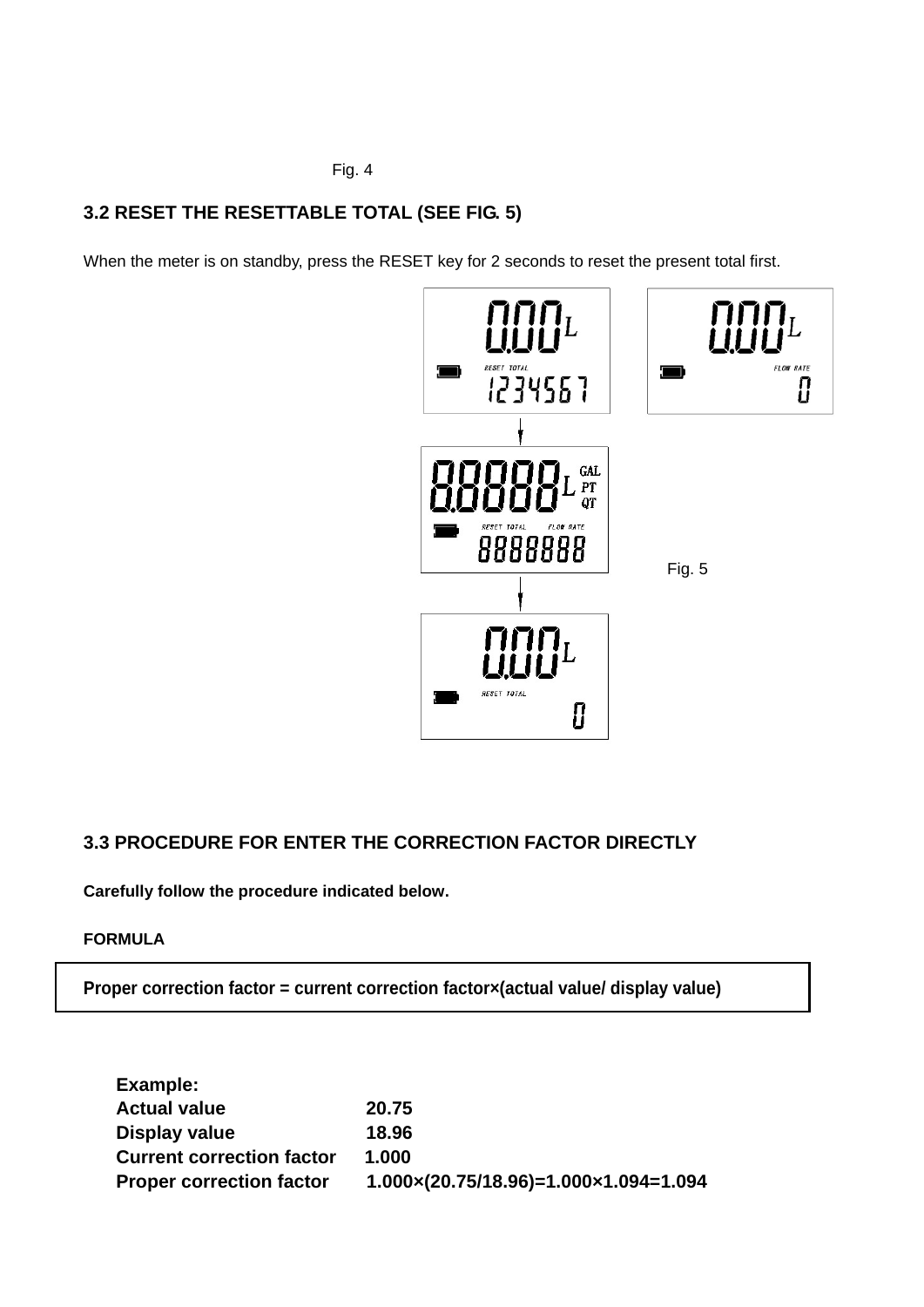| $\mathbf{1}$   | Wait for the meter to go to standby.                                                                                                                                            | 1234567        |
|----------------|---------------------------------------------------------------------------------------------------------------------------------------------------------------------------------|----------------|
| $\overline{2}$ | Reset the resettable total.                                                                                                                                                     | 1234567        |
| 3              | Press the MENU key. Keep it pressed until similar<br>with the image showed (the digit flash in $(1)$ zone), it<br>means the meter is in correction factor modification<br>mode. | 1234567        |
| $\overline{4}$ | Press the RESET key to choose the right digit from 0<br>to 9. Press the MENU key to start the next digit. So<br>the digit of correction factor can be changed one by<br>one.    | 1234567<br>Cal |
| 5              | Make sure the correction factor is right, press the<br>MENU key. Keep it pressed until quit calibration<br>mode, the factor is saved. The meter goes to standby<br>again.       | 12345          |

## **3.4 MODIFY THE CORRECTION FACTOR IN FIELD PLEASE CAREFULLY FOLLOW THE PROCEDURE INDICATED BELOW.**

| 1 | Wait for the meter to go to standby. | $1774\mathsf{G}_L$<br><b>RESET TOTAL</b><br>.234567 |
|---|--------------------------------------|-----------------------------------------------------|
| 2 | Reset the resettable total.          | RESET TOTAL                                         |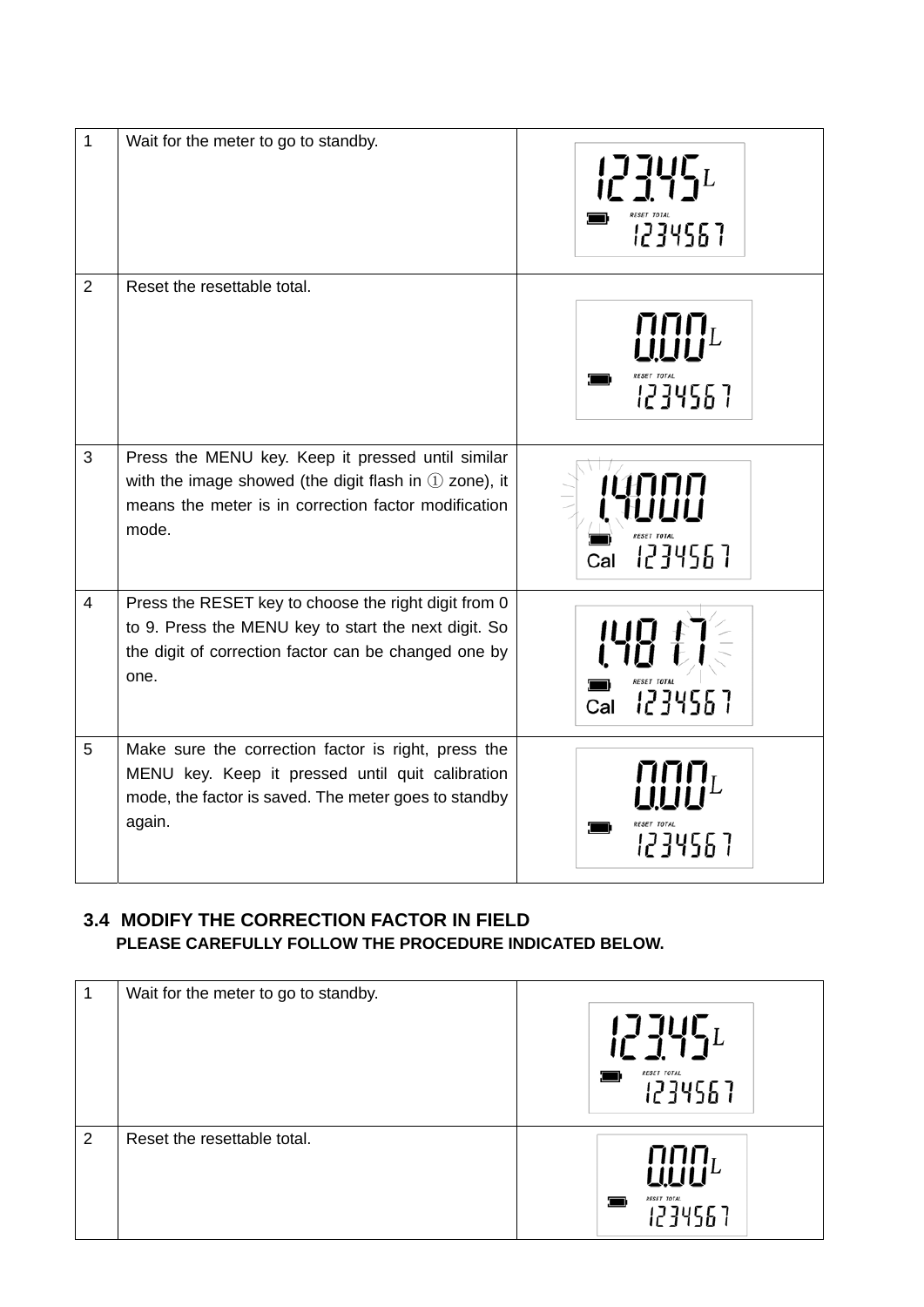| 3              | Start dispensing into a measuring glass.<br>Stop dispensing when over 5 Litres of volume is<br>reached, read out the actual value. The volume that<br>is displayed on the LCD is the Display Value, not the<br>Actual Value which may be slightly higher. For<br>example, in the figure on the right, the Display Value<br>is 18.96 while the Actual Value is 20.75. | <b>RESET TOTAL</b><br>1234567 |
|----------------|----------------------------------------------------------------------------------------------------------------------------------------------------------------------------------------------------------------------------------------------------------------------------------------------------------------------------------------------------------------------|-------------------------------|
| $\overline{4}$ | Press the MENU key. Keep it pressed until showed<br>as the right fig., the digit flash in $\mathbb D$ zone, Press the<br>RESET key to choose the right digit from 0 to 9.<br>Press the MENU key to go the the next digit so that<br>the Actual Value can be input.                                                                                                   | 1234567<br>Cal<br>Cal         |
| 5              | Make sure the correction factor is right and then<br>press the MENU key. Keep it pressed until calibration<br>is finished and the factor is save. The meter will then<br>return to standby.                                                                                                                                                                          | 1234567                       |

# *4. MALFUNCTIONS*

| <b>Problem</b>        | <b>Possible Cause</b>          | <b>Corrective Action</b>                   |  |
|-----------------------|--------------------------------|--------------------------------------------|--|
| LCD: no indication    | Bad battery contact            | Check battery contacts                     |  |
| Imprecise             | Wrong FACTOR                   | With reference to paragraph 3.3 & 3.4,     |  |
| measurement           |                                | check the FACTOR                           |  |
|                       | below<br>The<br>works<br>meter | Increase the flow rate until an acceptable |  |
|                       | minimum acceptable flow rate   | flow rate range has been achieved          |  |
| Reduced<br>zero<br>or | Turbine blocked                | Clean the<br>turbine                       |  |
| flow rate             |                                |                                            |  |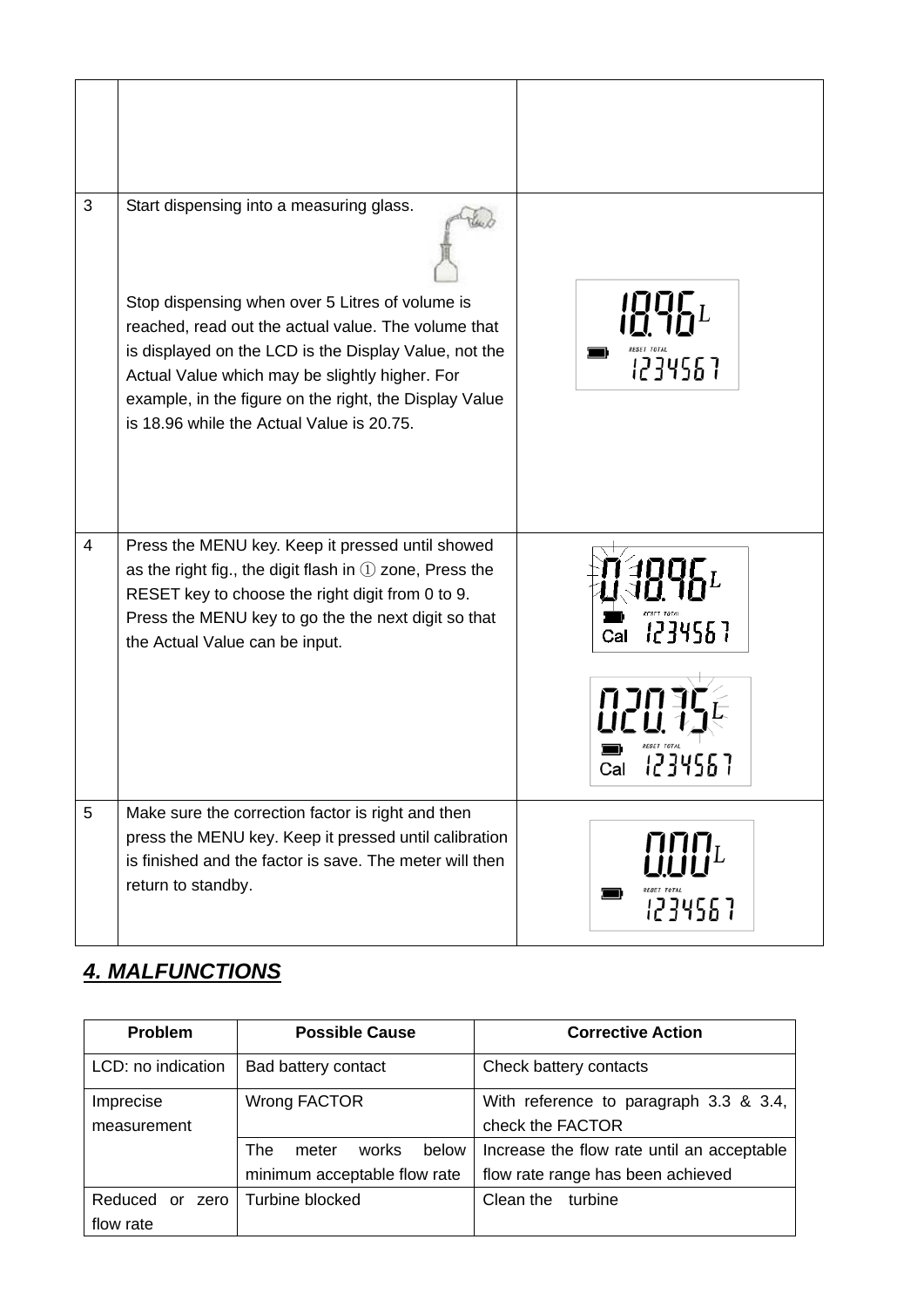|                                           |          |            | The meter does   Incorrect installation of gears   Repeat the reassembly process. |
|-------------------------------------------|----------|------------|-----------------------------------------------------------------------------------|
| not count, but the $\vert$ after cleaning |          |            |                                                                                   |
| flow rate is correct   Possible           |          | electronic | card   Contact Northern Tool + Equipment                                          |
|                                           | problems |            |                                                                                   |

# *5. DIAGRAM AND PARTS LIST*

# **#15221001, 15211003**



| No | Description              | Qty. |
|----|--------------------------|------|
| 1  | Meter Cover              |      |
| 2  | <b>Rubber Protection</b> | 1    |
| 3  | Self-tap screw ST2.9X9.5 | 2    |
| 4  | <b>Battery Holder</b>    | 1    |
| 5  | Electric Board           | 1    |
| 6  | <b>Battery CR2</b>       | 1    |
| 7  | Self-tap screwST2.2X6.5  | 3    |
| 8  | Meter body               | 1    |
| 9  | <b>Bearing</b>           | 2    |
| 10 | Self-tap screw ST2.9X13  | 4    |
| 11 | Turbine                  | 1    |
| 12 | <b>Bearing Holder</b>    |      |